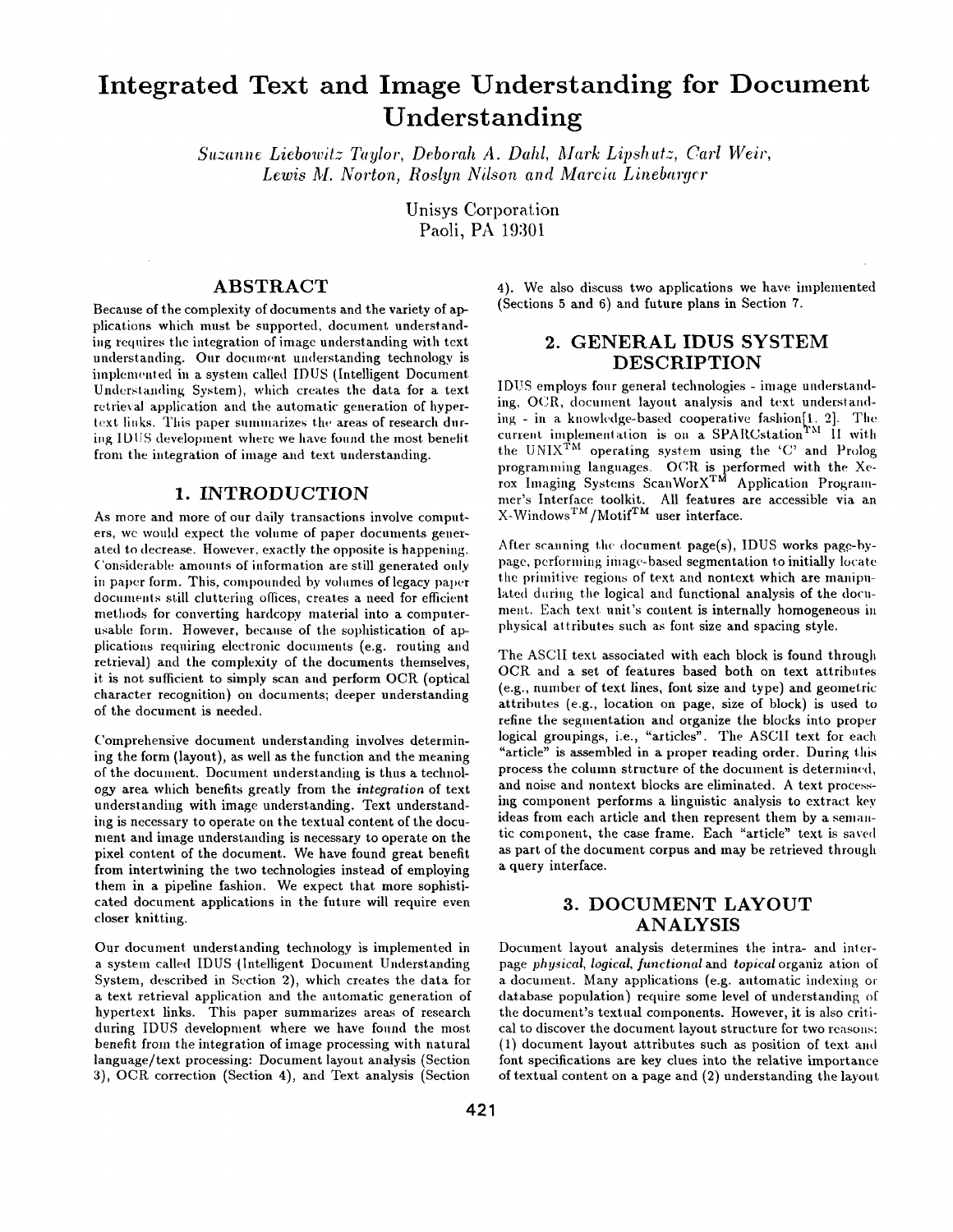puts the text in the correct reading order for OCR conversion to ASCII/machine-readable text. Although image-based techniques provide valuable information for the physical decomposition of the document and feature inpnt to the logical and functional areas, the incorporation of textual information ensures a more comprehensive layout analysis.

The current implementation of the document layout analysis module of IDUS consists of physical analysis, logical analysis, and a rudimentary functional component. We are currently developing a more sophisticated functional analysis.

## **3.1.** Physical Analysis

Physical analysis of the document determines the primitive segments that make up each page and their attributes. Primitives include both text and non-text segments (pholographs, graphics, rule lines, etc.). Attributes may include chromatic features (color or gray scale) and typesetting features (margins, point size and face style). Initially, physical analysis is achieved through page segmentation of the image of each page of the document and OCR (also an image-based process). Page segmentation starts with a binary image of a document page and partitions it into fundamental units of text or non-text. A desirable segmentation will form text units by merging adjacent portions of text with similar physical attributes, such as font size and spacing, within the framework of the physical layout of the document. The final output of the segment ation is a list of polygonal blocks, their locations on the page,, and the locations of horizontal rule lines on the  $page[2]$ .

Each text region in the document image is fed to the OCR to obtain its AS('II characters, as well as text attributes such as facestyle, pointsize, and indentation. These attributes are used as input to the logical page analysis along with the image-based feature output from the image segmentation.

## **3.2.** Logical Analysis

Logical analysis groups the primitive regions into fimctional units both within and among pages and determines the reading order of the text units through manipulation of both image-based and text-based features. Logical analysis is first done on a page level and then on a document level.

The emphasis of the current logical analysis module has been at the page level[2] where we group appropriately (e.g., into articles in the case of a newspaper page) the text components which comprise a document page, sequence them in the correct reading order and establish the dominance pattern (e.g., find the lead article). A list of text region locations, rule line locations, associated ASCII text (as found from an OCR) for the text blocks, and a list of text attributes (such as face style and point size) are input to logical page analysis.

Transforming the blocks produced by the image segmentation into a logical structure is accomplished via the rule-based methods developed by Tsujimoto and Asada[3]. A geometric structure tree is created from the image segmentation, then a set of rules are applied to transform the geometric structure tree to a logical structure tree. In addition to the location and size of the blocks, these rules employ a gross functional

classification as to whether a block is a *head* or a *body. Head*  blocks are defined as those which serve in some way as labels or pointers, such as headlines and captions; *body* blocks are those which are referenced by head blocks and which have substantive content. Our head/body classification relies on features calculated for each block and for the page as a whole. The inputs to the feature calculations are the outputs of image segmentation and OCR. Construction of the geometric structure tree is predicated on the way that head blocks are positioned relative to their associated body blocks.

The Tsujimoto and Asada method for building the geometric structure tree assumes that the layout is well behaved in terms of uniformity of column configurations and placement of blocks along column boundaries. By finding ways of creating the geometric structure tree when the layout does not behave in the above manner, we have extended their approach.

Key to both the basic method and the enhancements is the determination of a page's underlying column structure. We compute column boundaries by applying area-based criteria to the set of all page-spanning column chains, where neighboring links represent contiguous blocks. The method is independent of the width of individual columns.

To handle complex layouts we create multiple geometric structure trees for the page which are merged during the creation of a logical structure tree. For a document with mnltiple sets of column bounds, we look for consistent column patterns in subregions of the document and construct a geometric structure tree within each subregion. The individual trees can be merged by treating each as a child of "root", to form a single tree for the page. Phenomena like inset blocks which interrupt straight column flows are "peeled off" into an overlay plane. Separate trees are constructed for this plane. and the base plane and then merged so that an inset block is placed in the context of, but logically subordinate to, its surrounding article. The logical transformation then applies layout rules which associate blocks in the geometric structure tree(s) into "article" groupings in the proper reading order.

Text analysis enhances logical analysis particularly in the area of determining the reading order. Continuity of arlicles in a document may be very simple or very complex. Au article may require many pages, but flow through the document in a linear fashion. In this case continuity may be determined by proximity. Popular periodicals, though, often have multiple articles per page with continuations separated by many pages. In fact, continuations may occur on pages which precede the initial text, as well as the more typical case of those which succeed the initial text.

To determine where an article continues, it may be sufficient to look for text such as "continued from page 13" or "continued on next page". However, there are several cases where a deeper linguistic interpretation will be necessary to find the article flow. Consider the scenario of multiple articles per page. If reading order is determined solely from geometric and typesetting attributes, then it is possible that some text components will be grouped incorrectly. If the reading order in this case must be verified, it may be necessary to incorporate more sophisticated linguistic processing, for example,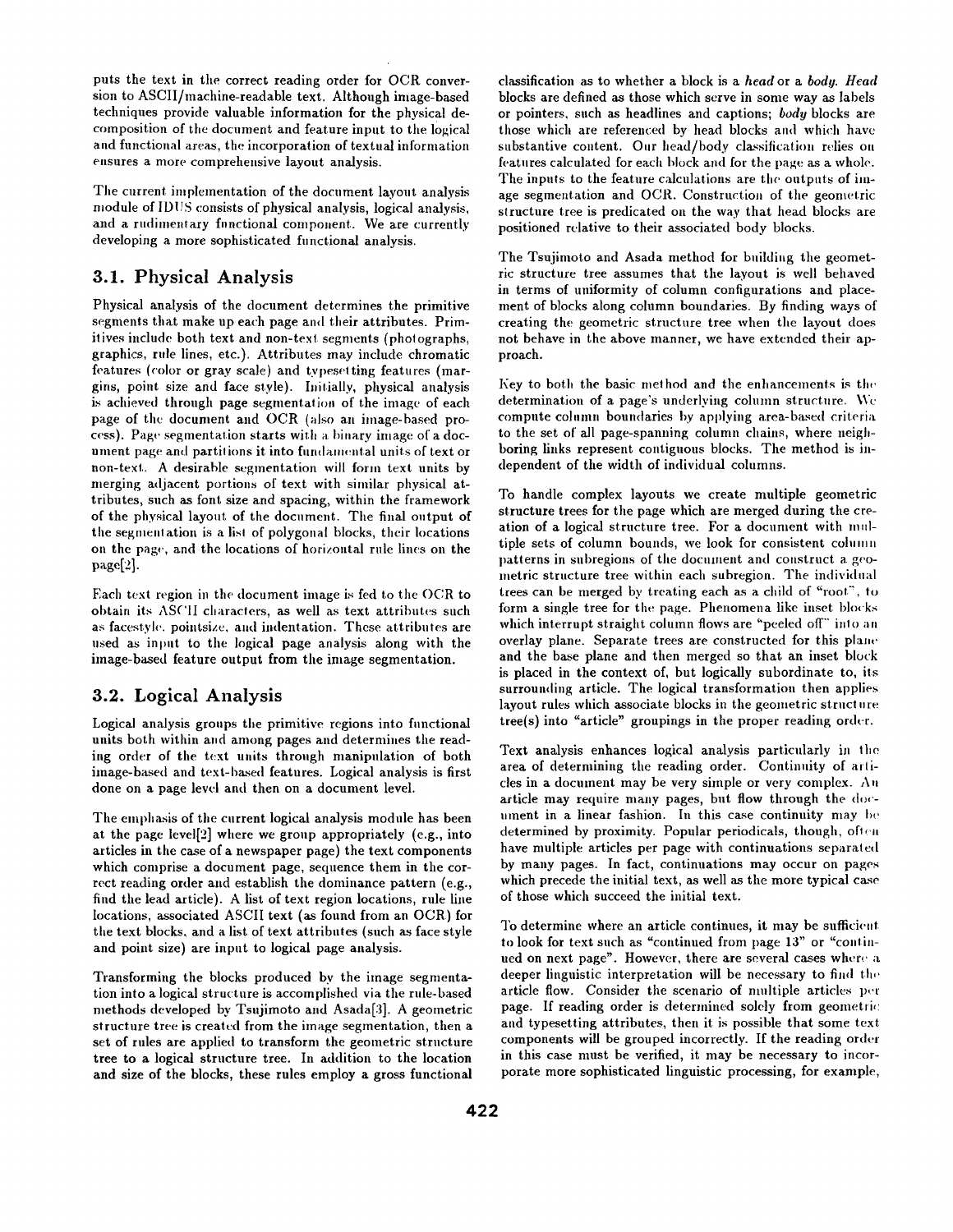comparing the last. sentence fragment of one text region and verifying that is consistent with the sentence fragment of the candidate following region (either syntactically or semantically).

## **3.3. Functional Analysis**

Functional analysis labels each unit (as determined through logical analysis) by role or function within the document. For example, a popular journal article will have a title, author reference, body text and photos. Functional analysis combines image-based and text-based features.

Functional labeling of regions, first at a high level to discriminate between head and body or text and non-text, and ultimately to determine the particular role a region plays, can be enhanced through the use of textual clues. Often these clues would be used in conjunction with format clues and clues derived from pixel-level features[4].

The simplest type of textual clue is string-based pattern matching or basic keyword search (such as looking for "Fig." *or "Figure"* to identify a non-text region). Since OCR systems tend to be overeager in recognizing regions as text, a reasonable cluc combination would have the system look for the presence of a left-justified or centered figure tag below a region with a high number of character recognition errors. If both conditions are met, there is strong support for designating  $t<sup>1</sup>$  at region as non-text.

While much can be gained from simple string-based pattern matching, there are other information retrieval techniques of varying kinds and degrees of complexity which can be applied to advantage. We mention a few below, using informal descriptions.

*Siring-based pattern matching with boolean operators and positional constraints.* The "Figure" example above falls in this category. As another example, we might classify a block as an atfiliation block (hence giving evidence that the document is a scholarly article) if it contains "College" or "University" within two lines of a (U.S.) state name or abbreviation.

*Adherence to a simple grammar.* The section headings for scholarly articles can be characterized by a grammar which specifies a sequence of digits and dots followed by an alphanumeric string. As another example, newspaper headlines and captions may conform to a certain style which has a syntactic basis, such as noun phrase followed by present participle for a picture caption : "Heroic firefighter rescuing cat from tree".

*k*)'equency of string occurrences. In government *Requests for Proposals* (RFPs), phrases of the form *the offerer shall* and *the contractor shall* occur with much higher frequency than in other types of documents. This frequency information can be used to infer document type.

*Frequency of syntactic structure occurrences.* Newspaper articles typically contain a higher frequency of appositive constructions than other types of prose. Using syntactic analysis to detect the presence or absence of appositive constructions would license the inference that a newspaper writing style was present in a given text block, and therefore that a newspaper document type should be expected.

## **3.4.** Topical Analysis

Topical analysis includes referential links among components, such as from the body of a text to a photograph it mentions. Examples of references include both explicit references (e.g., "see Figure 1.5") and implicit references (e.g.. "following the definition described in the introduction"). The topical organization could also accommodate text summary templates or other interpretive notes. Linguistic processing should play a key role in determining the topical organization.

## **4. OPTICAL CHARACTER**  RECOGNITION CORRECTION

Language understanding serves two functions in document interpretation. First it is important if the text of the document must be interpreted and processed in some way, for example, to fill a database. In addition, natural language understanding technology can be used to improve the accuracy of optical character recognition (OCR) output, whether the ultimate goal is to interpret the text, to find textual clues, or simply to obtain accurate character recognition.

Our method for using linguistic context to improve OCR output[5] is based on extending work previously done in spoken language understanding $[6, 7]$ , where a natural language system is used to constrain the output of a speech recognizer. We have applied linguistic constraints to the OCR using a variation of the N-best interface with the natural language processing system, PUNDIT. PUNDIT is a large, domain-independent naturai language processing system which is modular in design, and includes distinct syntactic[8], semantic[9] and application[10] components.

The data used for this experiment were obtained from processing facsimile output, since optical character recognition for these documents typically results in a high error rate. We selected a domain of input texts on which the natural language system was already known to perform well, air travel planning information[Ill. The OCR output is sent to the *Alternative Generator,* which consults with a lexicon of allowable words and a spelling corrector, developed as part of this project. The spelling corrector by itself successfully corrects many OCR errors. The output of the spelling corrector is also used to generate an ordered list of N-best alternative sentences for each input. These sentences are sent to PUNDIT, which selects the first meaningful alternative sentence.

The generation of an N-best list of sentence candidates is a simple matter of taking a "cross-product" of all word alternatives across the words of a given sentence. The score of each candidate sentence is the product of the scores of the words in it; words without multiple alternatives are assigned a score of 1.0. N-best sentence candidates are presented to the natural language system in ascending order of score. The sentence with the lowest score that is accepted by the natural language system is taken to be the output of the integrated OCR-natural language recognition system.

The system was tested with 120 sentences of air travel plan-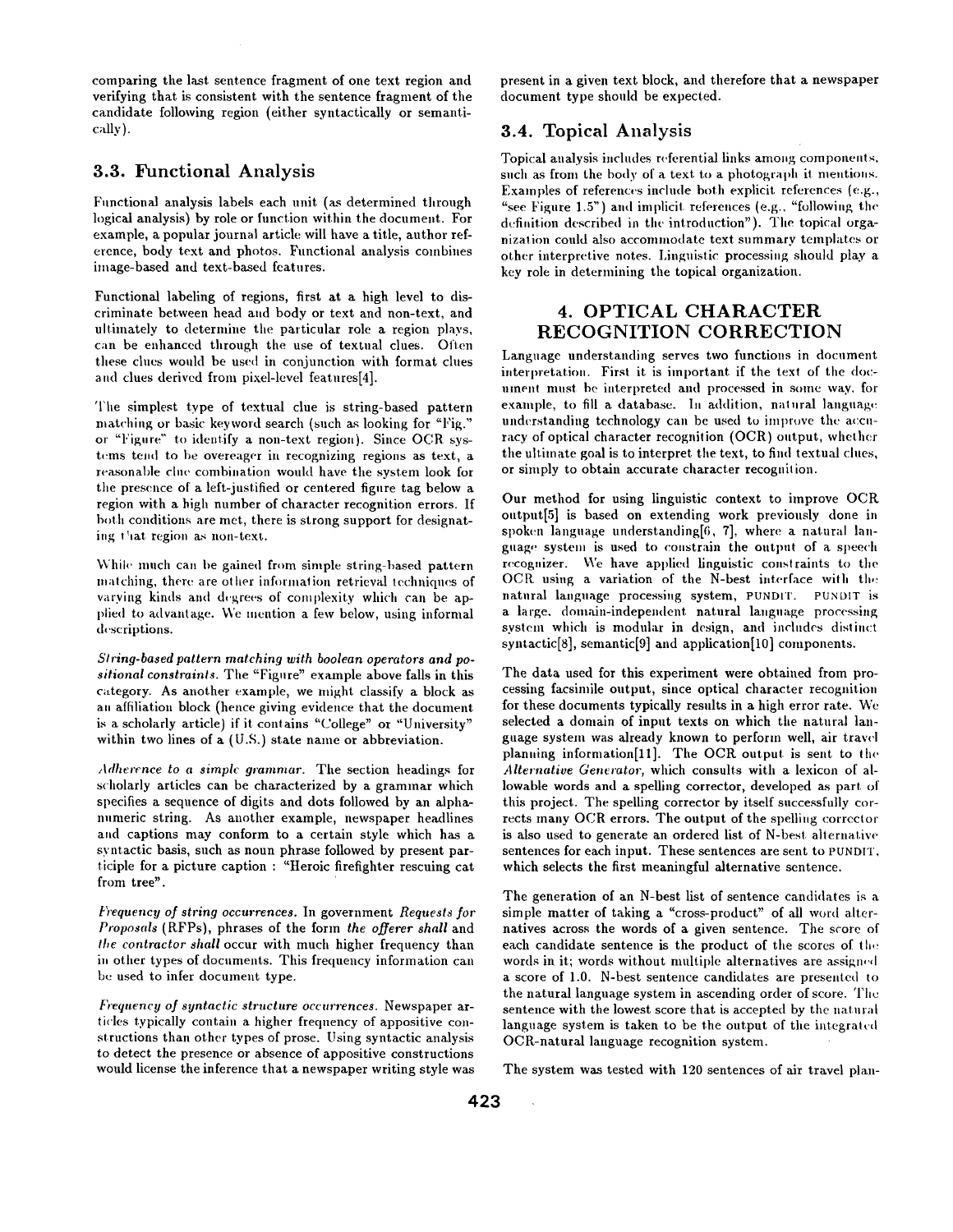ning data on which the natural language system had previously been trained. A known text was formatted in  $\mathbb{I} \mathcal{F} \Gamma_{\text{F}} X$  in both roman and italic fonts, and printed on an Imagen<sup>TM</sup>  $8/300$  laser printer. It was then sent through a Fujitsu  $d$ ex<sup>9TM</sup> facsimile machine and received by a Lanier 2000<sup>TM</sup> facsimile machine. The faxed output was used as input to a Xerox ScanWorX<sup>TM</sup> scanner and OCR system. Figure 1 shows a typical sentence after scanning, after spelling correction (with N-best sentence candidates), and after natural language correction.

Performance was measured using software originally designed to ewduate speech recognizers, distributed by the National Institute of Standards and Technology [14]. The word error rate for output directly from the OCR was 14.9% for the roman font and 11.3% for the italic font. After the output was sent through the alternative generator, it was scored on the basis of the first candidate of the N-best set of alternatives. The error rate was reduced to 6% for the roman font and to 3.2% for the italic font. Finally, the output from the natural language system was scored, resulting in a final error rate of 5.2% for the roman font and 3.1% for the italic font.

Most of the improvement seen in these results is the effect of the spelling corrector, although there is also a small but consistent improvement in word accuracy due to natural language correction. Spelling correction and natural language *correction* have a much bigger effect on *application accuracy.* 

Sending the uncorrected OCR output directly into the natural language system for processing without correction leads to a 73% average weighted error rale as measured by the *ARPA* error metric defined for ATIS[14].

This high error rate is due to the fact that the entire sentence must be nearly correct in order to correctly perform the database task. Spelling correction improves the error rate to 33%. Finally, with natural language correction, the application error rate improves to 28%.

#### **5. TEXT UNDERSTANDING**

Once the ASCII text is assembled in the correct reading order, we can employ text understanding to support a document application. The text understanding module is a generic, fast, robust, domain-independent, natural language processing system consisting of components for syntactic and semantic processing. The syntactic component includes a statistical part-of-speech tagger developed at the University of Pennsylvania[15], and a robust Prolog parser developed at New York University[16]. The semantic component is a case frame interpreter developed at Unisys.

Trigram and unigram probabilities are used by the part-ofspeech tagger to assign parts of speech to words in a corpus. It was trained on the 1M word Brown corpus of general English. The tagger includes models for part-of-speech assignment for unknown words and heuristics for recognizing proper nouns. Thus, unknown words resulting from OCR errors, new proper names, and unusual technical terminology can be correctly tagged, and will not cause problems during later processing.

The tagged articles are input to the parser, which uses a grammar consisting of 400 productions to derive regularized parses which reflect each sentence's logical structure. The parser achieves domain independence by using an 80,000 word lexicon, and by using time-outs and a skip-and-fit mechanism to partially parse sentences for which it lacks appropriate productions. Thus, no sentence will be left completely unanalyzed; the system will extract as much information as it can from eyery sentence. Average parsing time is approximately 0.5 see/sentence.

The semantic component represents the meaning of the sentence in the form of a *case frame,* a data structure which includes a *frame*, representing a situation and typically corresponding to a verb, as well as its *case roles,* which represent the participants in the situation and which typically correspond to the subjects and objects of verbs $[17]$ . The semantic component of IDUS takes the parsed output and maps it into case frames reflecting each sentence's semantic content.

The domain-independent case-frame generator uses unigram frequencies of case frame mappings based on training data obtained from a corpus in the Air Travel Planning domain to select the most probable case frame mappings for the arguments of verbs<sup>[7</sup>, 18]. This training data is supplemented by additional mapping rules based on the semantics of prepositions occurring in the University of Pennsylvania Treebank[19].

#### **6. APPLICATIONS**

We have developed two applications to demonstrate the utility of document understanding from hardcopy material: text retrieval and automatic hypertext generation.

Articles found on multi-article pages during the document layout analysis are extracted separately and stored in a corpus. The text retrieval interface to IDUS allows the user to pose a query in natural language.

A natural language query is made and a search for matches in the tagged corpus is performed based on part of speech tagging of the query. Every sentence in the tagged corpus receives a score based on: (1) the ratio of the number of distinct words and their associated part-of-speech in common between the query and the sentence and  $(2)$  the total number of words in the sentence and the query. The score of an entire article is the maximum score of any sentence in the article. Grammatical function words such as prepositions, conjunctions, and pronouns are ignored during the matching process. By basing the comparison on tagged words rather than raw words, fewer irrelevant articles are retrieved because parts-of-speech corresponding to grammatical function words can be ignored and because words in the query and corpus must have the same part of speech in order to count as a match. After articles have been retrieved, a menu then pops up with a list of "hits". The user then has an option to examine the ASCII text associated with the article and/or the image from which the article came which affords the user the fnll richness of context. An example of the text retrieval application is shown in Figure 2.

We have also developed a hypertext generation module which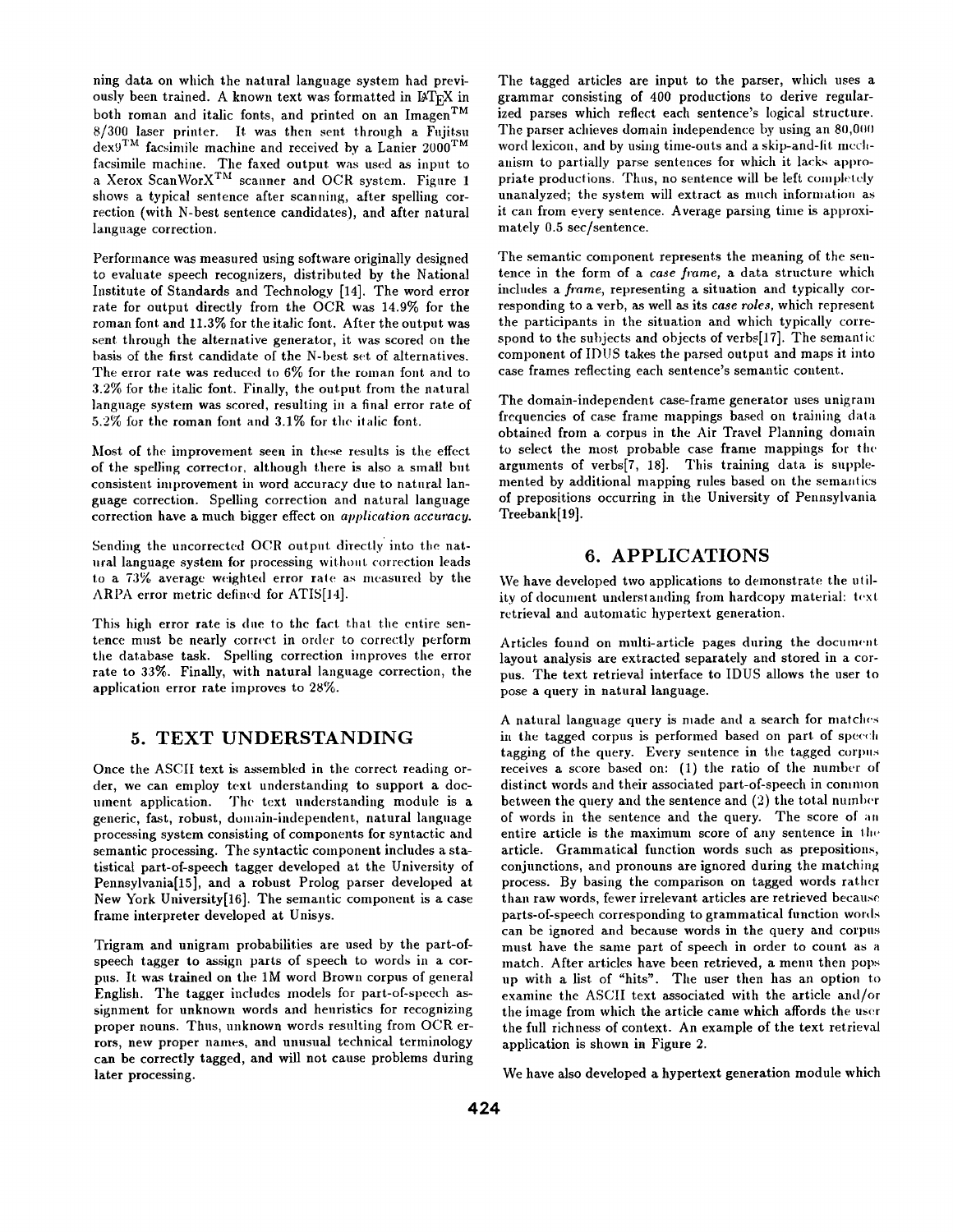

**Figure 1: Successive improvement in OCR output occurs with spelling and natural language correction.** 

converts the output of the IDUS system to a hypertext representation. The target of this application was legacy technical manuals.

An initial prototype system was developed that generates SGML[20] and hypertext[21] links from raw OCR output. The output of this prototype is provided directly as input to the Unisys hypertext system  $IDE/AS$ , TM, which encodes hypertext links as SGML tags. The main steps are the classification of the individual text lines, the grouping of them into functional units, the labeling of these units and embedding the corresponding SGML tags.

We employ a two-stage fuzzy grammar to classify and group lines into logical units regardless of physical page boundaries in the original document. The first stage tokenizes each line, recognizing key character sequences, such as integers separated by periods, which would be useful downstream in determining line type, in this case some level of (sub)section. This method allows us to overcome certain kinds of OCR errors. The second stage finds a best match of the sequence of tokens representing each line against a dictionary of token sequences to arrive at a line classification. Classifications include page header, page footer, blank line, ordinary line, four levels of section indicator lines and list item lines. The validity of the individual line classifications is then checked in context. If a line type does not fit with respect to its neighboring lines, it is reclassified.

A further set of rules is applied to group lines together into functional units, label the units and choose titles for them. With this preparation, the SGML tags upon which the IDE/AS<sup>TM</sup> hypertext system relies are generated and inserted.

From the unit labels and titles an active index is generated; a click on any entry takes the reader directly to the corresponding frame. Additional processing of each line searches for cross-references to paragraphs (e.g., "See paragraph 1.2"), tables and figures in order to insert tags which transforms the references into "hotspots". Paragraph, table and figure cross-references are also activated. Text blocks are fed to the hypertext generation module from IDUS as lines of ASCII characters.

## 7. FUTURE PLANS

Currently, we are working on enhancements to IDUS include the ability to analyze new classes of information, specitically multi-lingual business documents and newspapers. This involves extending logical analysis to multiple page documents and the tighter coupling of text and image understanding.

#### References

- 1. S. L. Taylor, M. Lipshutz, D. A. Dahl, and C. Weir. "An intelligent document understanding system," in *Second International Conference on Document Analysis* and Recognition, *(Tsukuba City, Japan)*, October 1993.
- 2. S. L. Taylor, M. Lipshutz, and C. Weir, "Document structure interpretation by integrating multiple knowledge sources," in *Symposium on Document Analysis and Information Retrieval,* (Las Vegas, Nevada). 16 18 March 1992.
- 3. S. Tsujimoto and H. Asada, "Understanding multiarticled documents," in 10th Int. Conf. on Pattern *Recognition, (Atlantic City, NJ), 16-21 June 1990, pp.* 551-556.
- 4. J. Fisher, "Logical structure descriptions of segmented document images," in *First International Conference on Document Analysis and Recognition,* (Saint-Malo. France), 30 September - 2 October 1991.
- 5. D. A. Dahl, L. M. Norton, and S. L. Taylor, "Improving OCR accuracy with linguistic knowledge," in  $2nd$ *Symposium on Document Analysis and Retrieval,* Apr. 1993.
- 6. D. A. Dahl, L. Hirschman, L. M. Norton, M. C. Linebarger, D. Magerman, and C. N. Ball, "Training and evaluation of a spoken language understanding system," in *Proceedings of the DARPA Speech and Language Workshop,* (Hidden Valley, PA), June 1990.
- 7. L. M. Norton, hi. C. Linebarger, D. A. Dahl, and N. Nguyen, "Augmented role filling capabilities for semantic interpretation of natural language," in Proceedings of the DARPA Speech and Language Workshop. (Pacific Grove, CA), February 1991.
- 8. L. Hirschman and J. Dowding, "Restriction grammar: A logic grammar," in P. Saint-Dizier and S. Szpakowic/. eds., *(Logic and Logic Grammars for Language Processing),* pp. 141-167. Ellis Horwood, 1990.
- 9. M. Palmer, *Semantic Processing for Finite Domains.* Cambridge, England: Cambridge University Press, 1990.